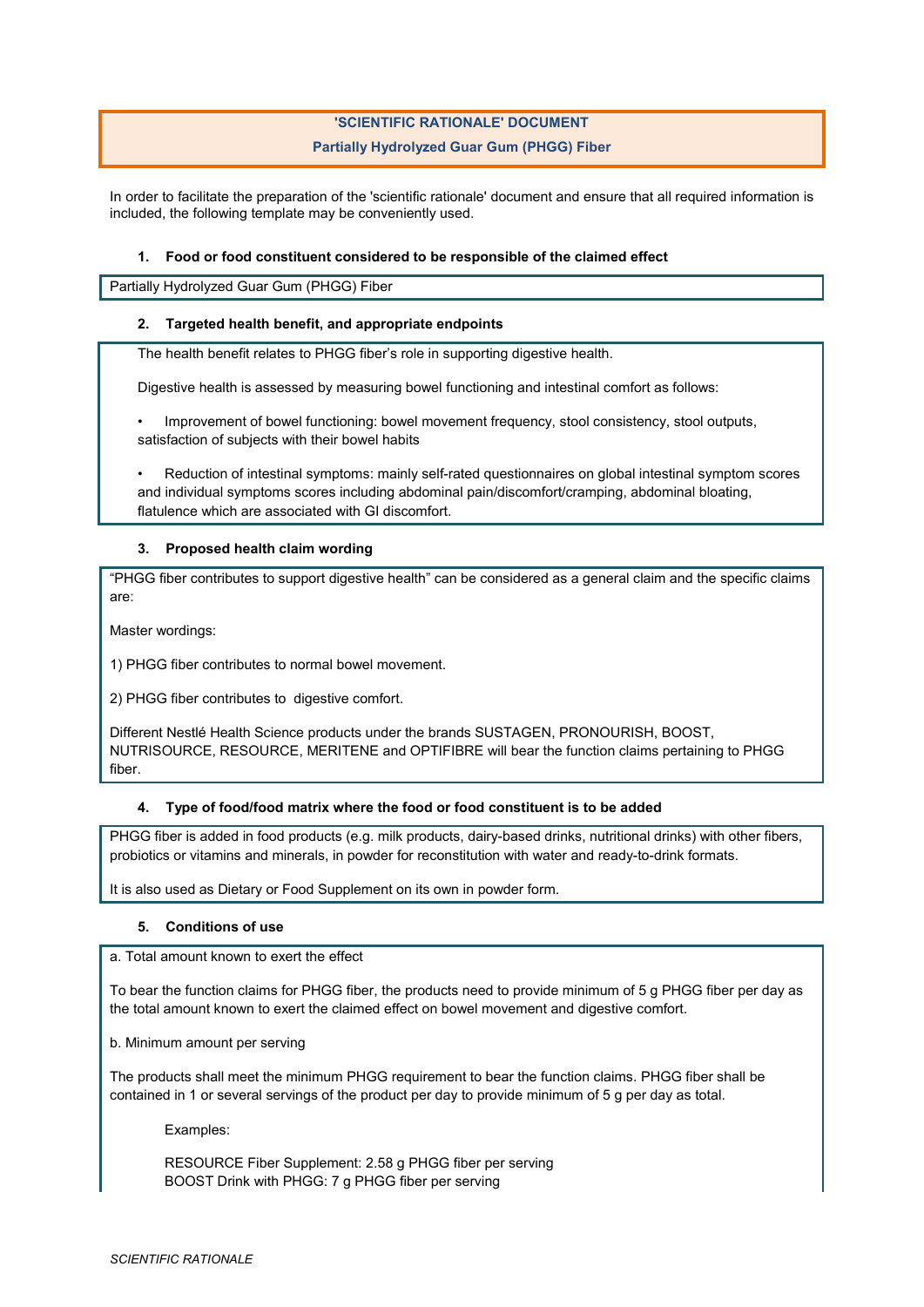#### c. Recommended consumption pattern

The recommended number of serving(s) depend on each product formulation. 1 or several servings is sufficient to obtain the total amount of 5 g PHGG fiber per day.

d. Additional mandatory statements (e.g. vulnerable groups)

Not applicable

e. Maximum safe intake

Several expert panels have concluded that PHGG is safe at doses of 20 g/d or higher. Its safety and efficacy have been tested in different populations (healthy adults, elderly, critically ill patients) and products containing PHGG have been in the market for over 2 decades with no adverse effects reported. PHGG has been used by Nestlé as a powdered supplement (classified as an FSMP, medical food, or dietary supplement, depending on the market), and as a source of fiber in liquid enteral nutrition products, at doses of 5 to >20 q/d without negative effects. (Klosterbuer, Abigail. "R&D NOTE". Nestlé R&D Center Minneapolis. 7 November 2014)

#### **6. Targeted population group**

For children 4 years old to adults

#### **7. Written summary of the scientific evidence**

• The totality of the clinical scientific evidence obtained in the relevant target population and investigating digestive health benefits (improvement of intestinal symptoms and bowel functioning) has been considered.

• PHGG is sufficiently characterized (EFSA Journal 2011;9(6):2254).

• The measures (i.e. reduction of GI discomfort and maintenance of normal defecation) related to the claimed effect (digestive health) is well defined and considered beneficial for the targeted population (EFSA Journal 2016;14(1):4369, see section 8.b).

• A cause and effect relationship between consumption of PHGG and a benefit on digestive health relies on a significant number of clinical studies (19) among which 18 showed positive results (see section 9).

 - Main clinical evidence (randomized, double blind, controlled studies): 3 positive clinical studies; 1 pilot studies (n=11) negative for transit time outcome ).

- Supportive clinical evidence (Open trials): 15 positive clinical studies

• The scientific evidence was obtained in study groups representative of our target population: In healthy adults; IBS subjects for which extrapolation to the healthy population has been recognized by EFSA; "constipated" Japanese subjects using Japanese criteria of constipation which do allow inclusion of subjects not considered constipated in EU (see section 8.e); Children with IBS symptoms or constipation.

• The documented effective dose of as low as 5g per day of the fiber PHGG shall be achieved by consumption of SUSTAGEN, PRONOURISH, BOOST, NUTRISOURCE, RESOURCE, MERITENE and OPTIFIBRE products following the respective recommended number of servings per day.

• 5 g dietary fibers per day provide up to 20% of the DRV for dietary fiber known to have a sub-optimal intake in a large part of the population which should, therefore, be in favor of supporting digestive health (see section 9).

• The scientific evidence, with 3 out of 4 randomized, double blind, controlled studies being positive for digestive health related outcomes (see section 9) and 15 positive open trials, show aligned support behind PHGG fiber to support digestive health.

A cause and effect relationship is well established between the consumption of PHGG at the proposed dose and the claimed effects (bowel function and intestinal/digestive comfort).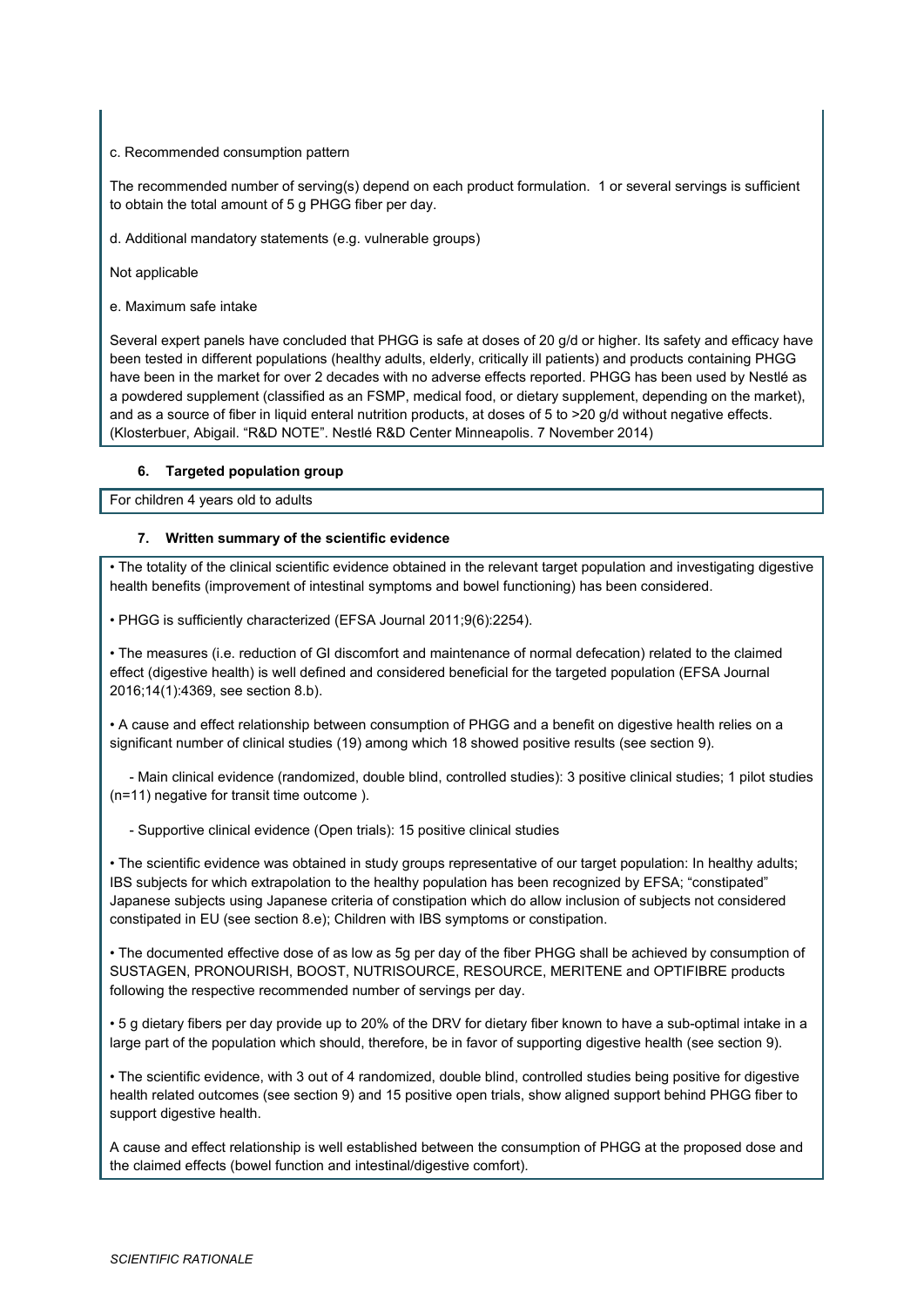*SCIENTIFIC RATIONALE*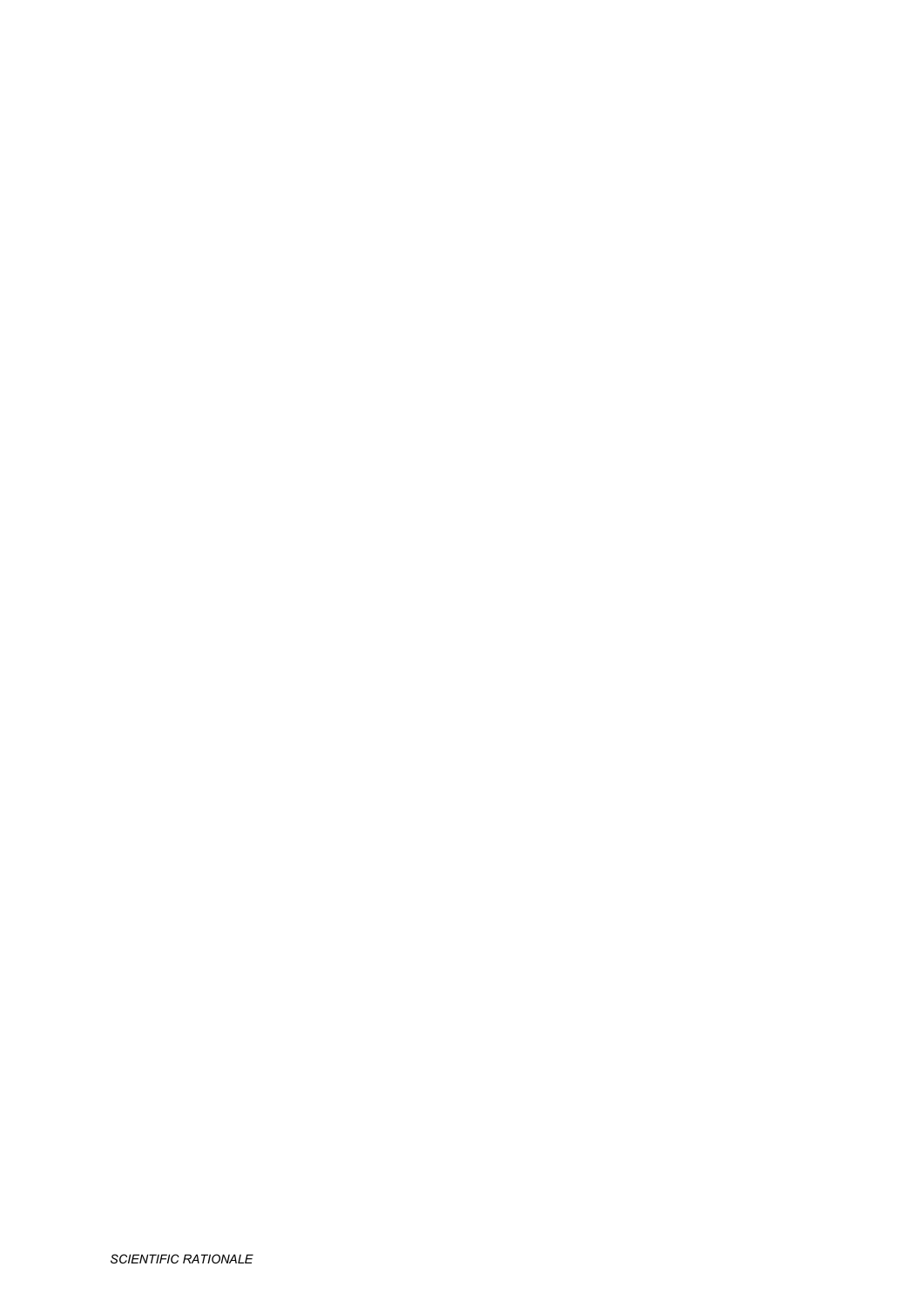# **8. Detailed description of the scientific evidence**

#### **a. Characterization of ingredient**

PHGG is supplied by Taiyo under the trade name of Sunfiber®. The composition, physico-chemical characteristics and manufacturing process is well characterized (see Tayio dossier (Sunfiber® PHGG Dossier) and (Seon-Joo Yoon et al., 2008) for more details). This ingredient is also considered to be sufficiently characterized by EFSA (PHGG EFSA Journal 2011).

As a summary, the guar plant (Cyamopsis tetragonolobus) and guar seed from which PHGG originates are cultivated in India and Pakistan. PHGG is produced with a controlled partial enzymatic hydrolysis of guar gum seeds, during which Galactomannans are partially hydrolysed by endo-ß-D-mannanase extracted from Aspergillum niger and then purified. The major polysaccharide of PHGG is Galactomannan. PHGG structural formula is β-D-(1-4)-linked manno-pyranose-units - mannose:galactose ratio = ~ 38:62 and its average molecular weight of about 20,000 Daltons.

PHGG is a natural, water soluble, highly fermentable dietary fiber primarily used for a nutritional purpose, i.e. for fiber-enrichment of process foods. Sunfiber® contains more than 76% fiber (AOAC Method).

PHGG is a dietary fiber as defined by Codex definition (CAC/GL 2-1985) that states that "Dietary fibre means carbohydrate polymers<sup>1</sup> with ten or more monomeric units<sup>2</sup>, which are not hydrolysed by the endogenous enzymes in the small intestine of humans and belong to the following categories:

• Edible carbohydrate polymers naturally occurring in the food as consumed,

• Carbohydrate polymers, which have been obtained from food raw material by physical, enzymatic or chemical means and which have been shown to have a physiological effect of benefit to health as demonstrated by generally accepted scientific evidence to competent authorities,

• Synthetic carbohydrate polymers which have been shown to have a physiological effect of benefit to health as demonstrated by generally accepted scientific evidence to competent authorities."

 $<sup>(1)</sup>$  When derived from a plant origin, dietary fibre may include fractions of lignin and/or other compounds associated with</sup> polysaccharides in the plant cell walls. These compounds also may be measured by certain analytical method(s) for dietary fibre. However, such compounds are not included in the definition of dietary fibre if extracted and re-introduced into a food.  $(2)$  Decision on whether to include carbohydrates from 3 to 9 monomeric units should be left to national authorities.

PHGG is a dietary fiber because it is not a fermentable substance and has physiological benefits as below:

• Improved bowel movement regularity

• Reduced bloating, flatulence, abdominal cramps

US FDA published last May 2016 new definition for 'Dietary Fiber'.

"Dietary fiber is defined as non-digestible soluble and insoluble carbohydrates (with 3 or more monomeric units), and lignin that are intrinsic and intact in plants; isolated or synthetic non-digestible carbohydrates (with 3 or more monomeric units) determined by FDA to have physiological effects that are beneficial to human health." The only non-digestible carbohydrates that were then regarded by US FDA to conform to the new definition, therefore, qualified as fiber are beta-glucan soluble fiber, psyllium husk, cellulose, guar gum, pectin, locust bean gum, and hydroxypropylmethylcellulose.

Last August 19, 2016, US FDA Department of Health & Human Services confirms that partially hydrolyzed guar gum (PHGG) meets its definition of a dietary fiber, supported by sufficient scientific evidence and is included in their dietary fiber definition for guar gum.

In Japan, PHGG is regarded as a functional food ingredient. Functional food ingredients have to be recognized by a government-owned agency responsible for publishing a monograph for food ingredients before being permitted for use. The monograph which details the review of the safety, physiological effects and functionality of PHGG was first published in March 1990. Thus, no pre-approval is required now for PHGG in the country. In the US, PHGG was granted a Generally Recognized As Safe (GRAS) status by the FDA. In Europe, the Belgian High Council of Health first approved PHGG in 1992. In 1993, the Ministry of Health approved its use in solid foods and was further extended for use in liquid foods in 1996. The Spanish Ministry of Health also accepted the use of PHGG in functional foods and supplements. Dutch Food Authority also accepted its use in both solid and liquid foods. The Swiss Federal Office of the Public Health also approved the use of PHGG in 1992. In 1997, European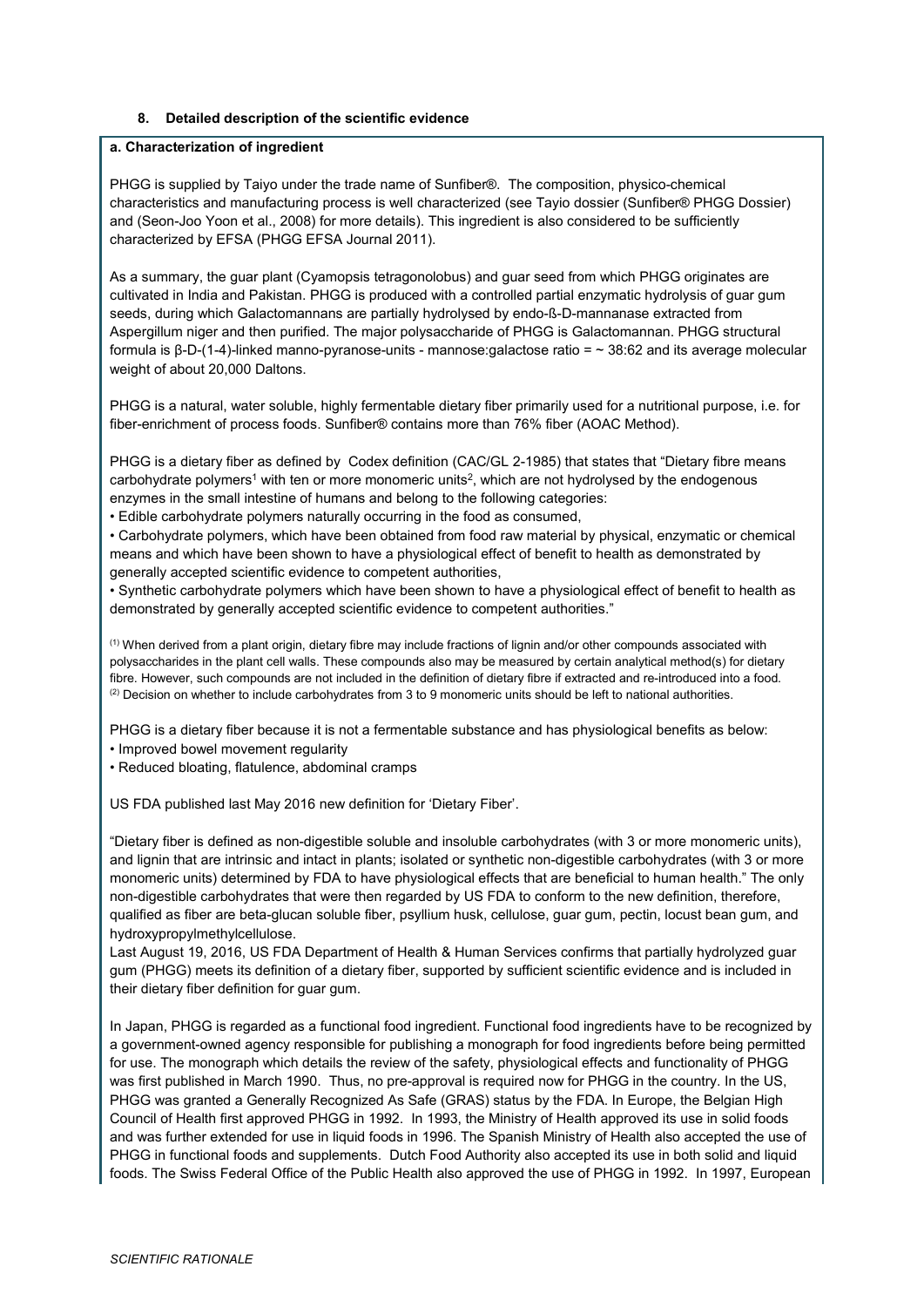Union Novel Foods Regulation committee approved PHGG for food applications throughout all the EU countries. (Cho and Samuel, 2009)

### **b. The claimed effect is beneficial to human health**

Physiological benefits related to digestive health, also referred as gut health, includes the reduction of gastrointestinal discomfort (symptoms) and the maintenance of normal bowel functioning / defecation (EFSA Journal 2016;14(1):4369). EFSA stated that both are beneficial to human health.

Beyond any functional benefit, dietary fiber is an important component of a healthy diet, in particular to support intestinal health (Rose et al., 2010). A daily intake of 25 g of dietary fiber is set as a Dietary Reference Value (DRV) because it is adequate for normal bowel function in adults (EFSA panel, 2010).

Consumption of SUSTAGEN, PRONOURISH, BOOST, NUTRISOURCE, RESOURCE, MERITENE and OPTIFIBRE products following the respective recommended number of servings per day would provide the amount of PHGG fiber, which constitutes a significant support toward ingestion of a healthy diet.

### **c. An association (cause and effect relationship) is established between the consumption of the food or food constituent and the claimed effect in humans**

A cause and effect relationship between consumption of PHGG and a benefit on digestive health relies on a significant number of clinical studies (19) among which 18 showed positive results (see section 9).

3 positive randomized, double blind, controlled studies out of 4, together with 15 positive supportive open trials show aligned support behind PHGG fiber to support digestive health.

A cause and effect relationship is well established between the consumption of PHGG fiber at the proposed dose and the claimed effects (bowel function and intestinal/digestive comfort).

# **d. The quantity of the food or food constituent and frequency of consumption required to obtain the claimed effect can reasonably be achieved as part of a balanced diet**

PHGG fiber shall be contained in 1 or several servings of the product per day to provide minimum of 5 g per day as total. Recommended number of servings depend on each product formulation. 1 or several servings is sufficient to obtain the total amount of 5 g PHGG fiber per day.

• 5 g dietary fibers per day provide up to 20% of the DRV for dietary fiber known to have a sub-optimal intake in a large part of the population which should, therefore, be in favor of supporting digestive health (see section 9).

# **e. The specific study population in which the evidence was obtained is representative of the target population**

The scientific evidence related to intestinal comfort has been mainly substantiated in IBS subjects. It can be used for a claim on gastrointestinal comfort targeted at the general population as stated by EFSA (EFSA Journal 2016;14(1):4369).

The scientific evidence related to bowel functioning was substantiated in healthy subjects, subjects with bowel movement irregularity (constipation, mild constipation) and IBS subjects exhibiting all syndrome subtypes (IBS-Diarrhea, IBS-Constipation, IBS-Mixed predominance).

The studies targeting an improvement of bowel movements in "constipated" Japanese subjects considers ≤ 4 bowel movements per week as indicator of constipation which defers from the European and US definition of constipation (< 3 bowel movements per week) (example: Takahashi et al., 1994). Therefore Japanese studies performed on "constipated" subjects were considered in this dossier, being more representative of the healthy population with a low regularity of bowel movements per week.

# **9. Tabulated summary of pertinent studies**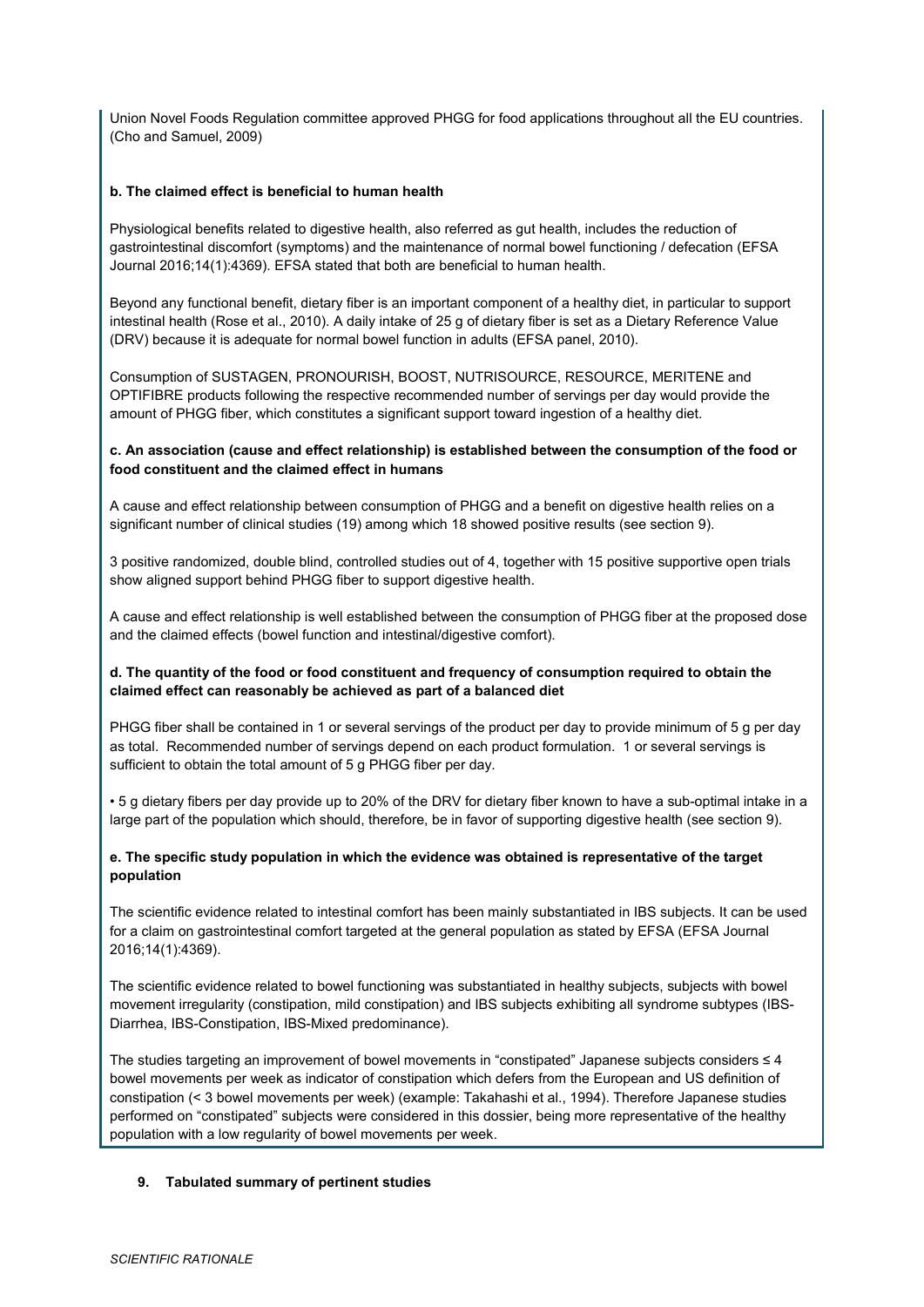**Since the negative opinion from EFSA in 2011 on some health claims related to PHGG, there are new clinical data which show beneficial effects of PHGG on digestive health.** 

**Digestive health as measured by improvement of intestinal comfort (intestinal tolerance and reduction of intestinal symptoms)**

9 clinical studies investigated the benefit of PHGG for supporting intestinal comfort.

Main clinical evidence: Randomized, double-blind, controlled, parallel or cross-over studies

The scientific clinical evidence is detailed in table 1.

3 clinical studies have tested the beneficial effect of PHGG to improve intestinal symptoms in IBS subjects (1 study in children).

• Parisi et al (2002) showed that a greater proportion of IBS subjects reported overall treatment satisfaction (60% IBS, global estimate of abdominal pain and bowel habits) when receiving PHGG (5 g/d) rather than wheat bran (40% IBS). More subjects switched from wheat bran to PHGG (50% of them) than from PHGG to wheat bran (11%) at 4 wks of treatment, for treatment satisfaction reasons (global estimate of abdominal pain and bowel habits).

• Romano et al (2013) showed significant improvement of IBS symptoms in children receiving 5g/d PHGG in fruit juice for 4 wks, vs placebo (fruit juice).

• Niv et al (2016) showed a significantly greater improvement of bloating and bloating plus gas scores in IBS subjects receiving PHGG (3g/d as starting dose for adaptation, then up to 6 g/d) compared to placebo (maltodextrin 3 to 6 g/d).

Supportive clinical evidence: Open trials *vs*. baseline, or cross-sectional studies

The scientific clinical evidence is detailed in table 1.

6 clinical studies have tested the beneficial effect of PHGG to improve intestinal symptoms in IBS subjects, *vs*. baseline (including 2 studies in children).

• Giaccari et al (2001) showed reduction of bloating, flatulence and abdominal cramping from wk 3 in IBS subjects supplemented with 5 g/d PHGG *vs*. baseline.

• Parisi et al (2005) showed a significant improvement of gastrointestinal symptoms and QOL in IBS subjects receiving PHGG (5 to 10 g/d) *vs*. baseline. The beneficial effect, observed from 4 wks of treatment till end of the study (12 wks) was still significant at 6 months follow-up, but to decreased extent compared to the end of PHGG treatment.

• Ustundag et al. (2010) showed that 3g/day (4-6 yo) to 5g/day (12-16 yo children) PHGG for 4 wks in children with constipation significantly decreased abdominal pain *vs*. baseline, as effectively as the positive lactulose control group (osmotic laxative).

• Prasad et al (2011) showed improvement of abdominal pain vs. baseline in 68% children with IBS symptoms (13 out of 29) ) after 6 to 8 wks of treatment (PHGG dose not indicated).

• Polymeros et al (2014) showed a significant decrease in abdominal pain (secondary outcome) in IBS–C subjects taking 5 g/d PHGG *vs*. baseline, for which a significant improvement of colonic transit time (primary outcome) was also observed.

• Russo et al (2015) showed a significant reduction of global intestinal symptoms in IBS subjects consuming PHGG (dose unknown) *vs*. baseline.

**Digestive health as measured by improvement of bowel functioning (bowel movement regularity, consistency, stool output, intestinal transit, bowel habit self-rated satisfaction, reduced need for laxatives)**

13 clinical studies investigated the benefit of PHGG for improving bowel functioning.

Main clinical evidence: Randomized, single-blind or double-blind, controlled, parallel or cross-over studies

The scientific clinical evidence is detailed in table 1.

2 clinical study tested the beneficial effect of PHGG to improve bowel functioning (1 study in children).

• Lampe et al (1992) showed, in healthy men, no significant effect of PHGG supplementation (15g/d for 18 days) on transit time vs a CTRL supplementation (0 g/d fiber), and lead to a longer transit time and lower fecal moisture content vs soy polysaccharide (15 g/d) or a self-selected diet. PHGG supplementation did not significantly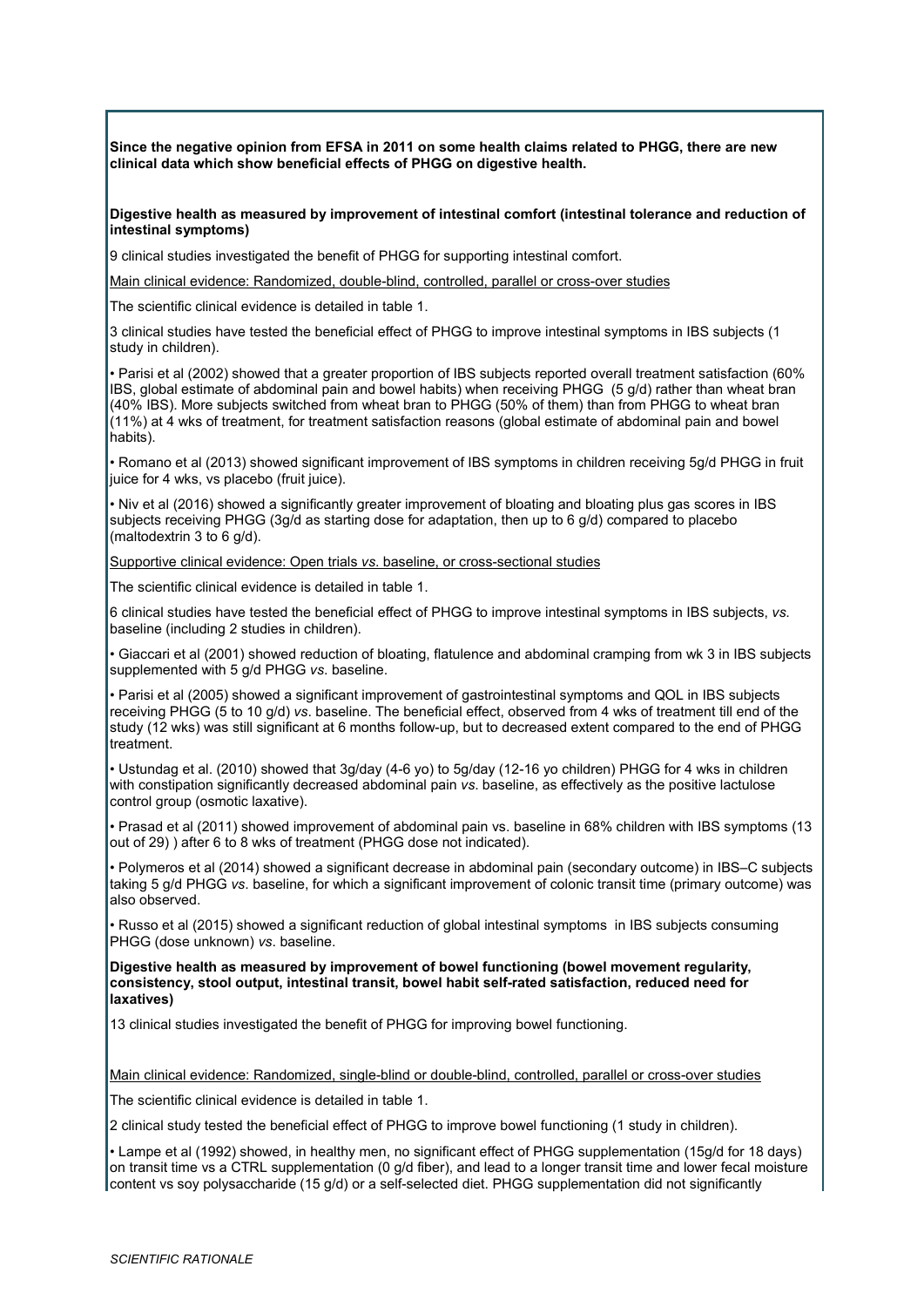improve daily fecal output and frequency of defecation when compared to the CTRL or soy polysaccharide supplementation.

• Romano et al (2013) showed significant improvement of bowel habits (constipation, diarrhea) in IBS children receiving 5g/d PHGG in fruit juice for 4 wks (40% improved) vs those receiving placebo (fruit juice, 13.3% improved)

Supportive clinical evidence: Open trials *vs*. baseline, or cross-sectional studies

The scientific clinical evidence is detailed in table 1.

11 clinical studies have tested the beneficial effect of PHGG to improve bowel functioning, mainly in healthy adults, in IBS children with altered bowel movements (1 study), in constipated children (1 study) and in adults defined as constipated with Japanese criteria, *vs*. baseline. 1 clinical study has tested the benefit of PHGG to counteract FODMAP (polyols)-induced intestinal intolerance (diarrhea).

• Takahashi et al (1993) showed that 36 g PHGG/d for 4 wks significantly increased fecal weight and output frequency in healthy men, vs. control and free diet periods.

• Takahashi et al (1994) showed that 11g PHGG/d for 3 wks increased defecation frequency and fecal moisture in constipated women (≤ 4 bowel movements per wk), *vs*. baseline control periods (regular diet).

• Yamatoya et al (1995) showed that both 5g/ PHGG and 15 g/d PHGG significantly increased defecation frequency and the recall fecal volume *vs*. baseline control periods in healthy volunteers without constipation.

• Patrick et al (1998) showed that a gradual increased supplementation of 4 to 12 g PHGG/d over a week in nursing home ageing subjects receiving 50% of their usual laxative daily dose significantly reduced further the laxative intake vs baseline (twice more laxative dose without PHGG), and provided satisfaction to subject's *vs*. previous use of laxative alone.

• Okazaki et al (1999) showed that 10g/d PHGG increased the number of defecation per week *vs*. baseline control period (same beverage without PHGG in healthy volunteers. 5g/d PHGG also increased the number of defecation *vs*. a control period 1 wk before starting PHGG consumption.

• Tanaka et al (2000) showed that rice gruel containing PHGG (7 g/d) increased the number of defecation per wk and the fecal volume *vs*. placebo (0g fiber) controlled baseline period, in healthy women exhibiting or not constipation as defined by Japanese criteria ( $\leq 4$  bowel movements per wk).

• Sakata et al (2006) showed, in healthy volunteers, that 12.5 g/d PHGG for 14 days significantly modified fecal bulk toward an increase in 4 subjects out of 9 or decrease in 2 subjects out of 9, and lead to softened (3 subjects) or harder (4 subjects) stools *vs*. baseline dietary controlled period. The fecal moisture was increased in 5 subjects and decreased in 2 subjects.

• Nakamura et al (2007) showed that the diarrhea event owing to maltitol ingestion was significantly improved by 5 g PHGG in 10 of 28 healthy volunteers, and strongly suppressed by 10 g PHGG. The diarrhea event owing to lactitol was improved by 5 g PHGG in 7 of 19 volunteers.

• Ustundag et al. (2010) showed that 3g/day (4-6 yo) to 5g/day (12-16 yo children) PHGG for 4 wks in children with constipation significantly increased bowel movement frequency and consistency and decreased rectal bleeding *vs*. baseline as effectively as the positive lactulose control group (osmotic laxative).

• Prasad et al (2011) showed improvement of alternating diarrhea and constipation in 82% of children with IBS symptoms (23 out of 28) and improvement of diarrhea in 58% of children (11 out of 18), vs. baseline after 6 to 8 wks of treatment (PHGG dose not indicated).

• Maeda et al (2012) showed that 10 g/d PHGG supplemented to patients on maintenance dialysis who are experiencing constipation as defined by Japanese criteria (≤ 4 bowel movements per wk), significantly decreased constipation scores assessed by a Japanese scale *vs*. baseline (no supplementation),.

Additional clinical studies assessing the benefit of PHGG to improve diarrhea have been performed in "nonhealthy" target populations. They are not described into the details in this dossier since less scientifically relevant to the population targeted by products refered in this dossier. As they strongly support the role of PHGG for digestive health benefits, a high level summary of the substantiation is provided below as supportive evidence.

6 Randomized, double blind, controlled trials showed:

- Reduction in diarrhea incidence / days with diarrhea in post-operative patients receiving total enteral nutrition or enteral nutrition (20g PHGG/L; Homann et al 1994); Patients with severe sepsis and septic shock, receiving 22g/L PHGG in enteral formula (Spapen et al., 2001); ICU patients with pre-existing diarrhea receiving enteral feeding with 2% PHGG (Rushdi et al 2004); Patients receiving total enteral nutrition following upper gastrointestinal surgery, receiving 20g PHGG/d (Homanna, et al 2004)

- Reduction in duration of diarrhea in 150 children aged 4 to 18 months who had watery diarrhea, when PHGG is combined with an oral rehydration supplement (20g/L, Alam et al., 2000)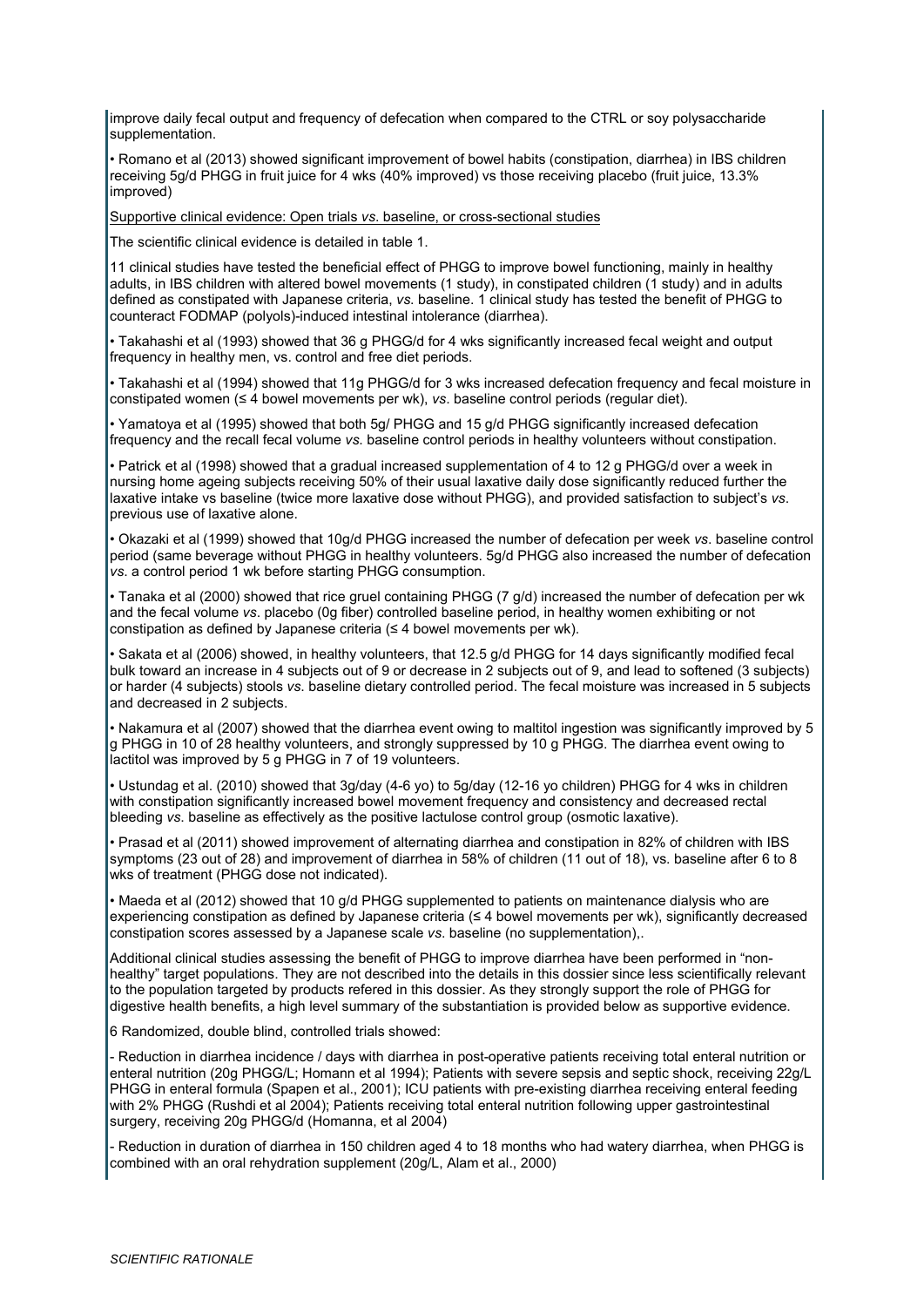- Treatment of diarrhea in 116 children aged 5–24 months with persistent diarrhea (20g/L PHGG, Alam et al 2005).

1 Open trial showed:

- Reduction of the water content of the feces and frequency of daily bowel movements in 20 elderly subjects (80 yo) who had diarrhea during long-term nutrition management (up to 28g PHGG/d, Nakao et al 2002)

#### **10. Bibliographic references**

. Sunfiber® PHGG Dossier, TAIYO KAGAKU Co. Ltd., Aug 30, 2005

. Seon-Joo Yoon, Djong-Chi Chu, and Lekh Raj Juneja Chemical and physical, safety and applications of Partially Hydrolyzed Guar Gum as Dietary Fiber. J. Clin. Biochem. Nutr., 42, 1–7, January 2008 https://www.ncbi.nlm.nih.gov/pubmed/?term=Yoon+AND+PHGG

. EFSA Panel on Dietetic Products, Nutrition and Allergies (NDA); Scientific Opinion on the substantiation of health claims related to partially hydrolysed guar gum (PHGG) and decreasing potentially pathogenic gastrointestinal microorganisms (ID 788), changes in short chain fatty acid (SCFA) production and/or pH in the gastrointestinal tract (ID 787, 813), changes in bowel function (ID 813, 853, 1902, 1903, 1904, 2929, 2930, 2931), and reduction of gastro-intestinal discomfort (ID 813, 1902, 1903, 1904, 2929, 2930, 2931) pursuant to Article 13(1) of Regulation (EC) No 1924/2006. EFSA Journal 2011;9(6):2254. [20 pp.]. doi:10.2903/j.efsa.2011.2254. Available online: www.efsa.europa.eu/efsajournal

. Rose, D. J. and Hamaker, B. R. (2010) Overview of Dietary Fiber and its Influence on Gastrointestinal Health, in Non-digestible Carbohydrates and Digestive Health (eds T. M. Paeschke and W. R. Aimutis), Wiley-Blackwell, Oxford, UK.

. EFSA panel on dietetic products, nutrition and allergies (2010) Scientific opinion on dietary reference values for carbohydrates and dietary fibre. EFSA Journal 8(3):1462. Available at: http://www.efsa.europa.eu/en/efsajournal/pub/1462.htm

. EFSA NDA Panel (EFSA Panel on Dietetic Products, Nutrition and Allergies), 2016. Guidance on the scientific requirements for health claims related to the immune system, the gastrointestinal tract and defence against pathogenic microorganisms. EFSA Journal 2016;14(1):4369, 23 pp

. Takahashi H et al. Effect of partially hydrolyzed guar gum on fecal output in human volunteers. Nutrition Research 13, 6, 1993, 649-657 - http://www.sciencedirect.com/science/article/pii/S0271531705805573

. Takahashi H et al. Influence of partially hydrolyzed guar gum on constipation in women. Journal of Nutritional Science and Vitaminology 1994, 40(3):251-259 - http://europepmc.org/abstract/MED/7965214

. Yamatoya K et al. Effect of hydrolyzed guar gum on frequency and feeling of defecation in humans. Oyo Toshitsu Kagaku. 1995. 42: 251-257.

. Okazaki H et al. Improvement in defecation by a beverage containing partially hydrolyzed guar gum. Journal of Nutritional Food. 1999 . 2: 1-8

. Tanaka T et al. Effects of rice gruel containing partially hydrolyzed guar gum on human defecation. Journal of Nutritional Food. 2000 - 3: 45-52 -

. Sakata Y et al. How much does partially hydrolyzed guar gum affect the weight, moisture and hardness of feces? Nihon Koshu Eisei Zasshi Japanese Journal of Public Health 2006, 53(4):257-264 http://europepmc.org/abstract/MED/16761686

. Lampe et al. Gastrointestinal effects of modified guar gum and soy polysaccharide as part of an enteral formula diet. JPEN J Parenter Enteral Nutr 1992 16: 538 -

https://www.ncbi.nlm.nih.gov/pubmed/?term=Lampe+AND+guar+gum

. Patrick et al. Effect of supplements of partially hydrolyzed guar gum on the occurrence of constipation and use of laxative agents. J Am Diet Assoc. 1998 Aug;98(8):912-4. -

https://www.ncbi.nlm.nih.gov/pubmed/?term=Patrick+AND+guar+gum

. Giaccari S et al. Partially hydrolyzed guar gum: a fiber as coadjuvant in the irritable colon syndrome. La Clinica Terapeutica 2001, 152(1):21-25 - http://europepmc.org/abstract/MED/11382164

. Parisi et al. Treatment effects of partially hydrolyzed guar gum on symptoms and quality of life of patients with irritable bowel syndrome. Digestive Diseases and Sciences 2005, 50, 6, 1107-1112 <http://link.springer.com/article/10.1007/s10620-005-2713-7>

. Ustundag et al 2010 Can partially hydrolyzed guar gum be an alternative to lactulose in treatment of childhood constipation Turk J Gastroenterol 21: 360-364 - http://www.turkjgastroenterol.org/sayilar/220/buyuk/8461.pdf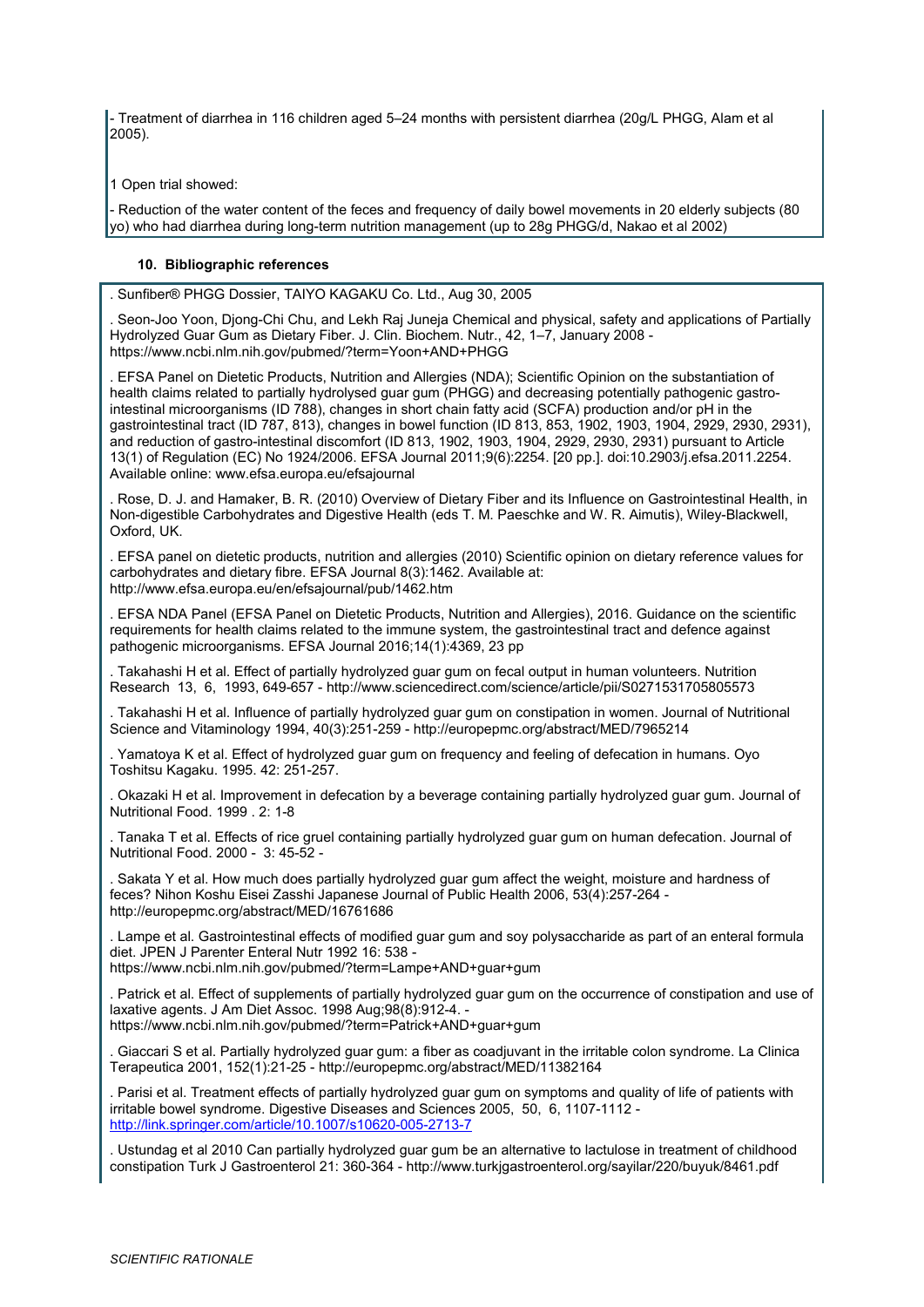. Prasad et al. Stool Consistency and Abdominal Pain in Irritable Bowel Syndrome May Be Improved by Partially Hydrolysed Guar Gum. Journal of Pediatric Gastroenterology & Nutrition: 53: 582-583 http://journals.lww.com/jpgn/Citation/2011/11000/Stool\_Consistency\_and\_Abdominal\_Pain\_in\_Irritable.26.aspx

. Polymeros et al. Partially hydrolyzed guar gum accelerates colonic transit time and improves symptoms in adults with chronic constipation. Dig Dis Sci. 2014 Sep;59(9):2207-14 - https://www.ncbi.nlm.nih.gov/pubmed/24711073

. Russo et al. Partially hydrolyzed guar gum in the treatment of irritable bowel syndrome with constipation: effects of gender, age, and body mass index. Saudi J Gastroenterol. 2015 Mar-Apr;21(2):104-10 https://www.ncbi.nlm.nih.gov/pubmed/25843197

. Parisi et al. High-fiber diet supplementation in patients with irritable bowel syndrome (IBS): A multicenter, randomized, open trial comparison between wheat bran diet and partially hydrolyzed guar gum (PHGG). Digestive Diseases and Sciences 2002, 47, 8, 1697-1704 - http://link.springer.com/article/10.1023/A:1016419906546

. Niv et al. Randomized clinical study: Partially hydrolyzed guar gum (PHGG) versus placebo in the treatment of patients with irritable bowel syndrome. Nutrition & Metabolism 2016v13,10 <https://www.ncbi.nlm.nih.gov/pubmed/?term=Niv+AND+guar>

. Romano et al. Partially hydrolyzed guar gum in pediatric functional abdominal pain. World J Gastroenterol 2013 January 14; 19(2): 235-240 - https://www.ncbi.nlm.nih.gov/pubmed/?term=Romano+AND+PHGG

. Nakamura et al. Suppressive effect of partially hydrolyzed guar gum on transitory diarrhea induced by ingestion of maltitol and lactitol in healthy humans. European Journal of Clinical Nutrition 2007, 61, 1086–1093 https://www.ncbi.nlm.nih.gov/pubmed/17251924

. Susan Sungsoo Cho and Priscilla Samuel, eds., FIBER INGREDIENTS Food Applications and Health Benefits (Florida: CRC Press Taylor and Francis Group, 2009).

. Nestle Health Science R&D Note: PHGG Safety Substantiation for Meritene® Launch by Abby Klosterbuer

. Codex Alimentarius Commission. GUIDELINES ON NUTRITION LABELLING, CAC/GL 2-1985. Adopted in 1985. Revision: 1993 and 2011. Amendment: 2003, 2006, 2009, 2010, 2012 and 2013. ANNEX adopted in 2011. Revision: 2013 and 2015.

. US FDA Code of Federal Regulations, Title 21, Volume 2, Revised as of April 1, 2016, PART 101 -- FOOD LABELING Subpart A--General Provisions Sec. 101.9 Nutrition labeling of food.

. Homann et al. Reduction in diarrhea incidence by soluble fiber in patients receiving total or supplemental enteral nutrition. J Parenter Enteral Nutr. 1994. 18: 486-490 - <http://pen.sagepub.com/content/18/6/486.short>

. Spapen et al. Soluble fiber reduces the incidence of diarrhea in septic patients receiving total enteral nutrition: a prospective, double-blind, randomized and controlled trial.. Clin Nutr. 2001. 20: 301-305 <https://www.ncbi.nlm.nih.gov/pubmed/?term=guar+gum+AND+Spapen>

. Rushdi et al. Control of diarrhea by fiber-eriched diet in ICU patients on enteral nutrition: a prospective randomized controlled trial. Clin Nutr. 2004. 23: 1344-1352 http://www.sciencedirect.com/science/article/pii/S0261561404000664

. Homanna et al. The beneficial effects of PHGG in enteral nutrition in medical and surgical patients. Clinical Nutrition Supplements 2004. 1: 59–62 <http://www.sciencedirect.com/science/article/pii/S1744116104000274>

. Alam et al. Partially hydrolyzed guar gum-supplemented oral rehydration solution in the treatment of acute diarrhea in children. J Pediatr Gastroenterol Nutr. 2000. 31: 503-507 [http://journals.lww.com/jpgn/Abstract/2000/11000/Partially\\_Hydrolyzed\\_Guar\\_Gum\\_Supplem](http://journals.lww.com/jpgn/Abstract/2000/11000/Partially_Hydrolyzed_Guar_Gum_Supplemented_Oral.10.aspx) [ented\\_Oral.10.aspx](http://journals.lww.com/jpgn/Abstract/2000/11000/Partially_Hydrolyzed_Guar_Gum_Supplemented_Oral.10.aspx)

. Alam et al. Partially hydrolysed guar gum supplemented comminuted chicken diet in persistent diarrhoea: a randomised controlled trial. Arch Dis Child. 2005. 90: 195-199 - <http://adc.bmj.com/content/90/2/195.full.pdf+html>

. Nakao et al. Usefulness of soluble dietary fiber for the treatment of diarrhea during enteral nutrition in elderly patients. Nutrition. 2002. 18: 35-39 - http://dx.doi.org/10.1016/S0899-9007(01)00715-8